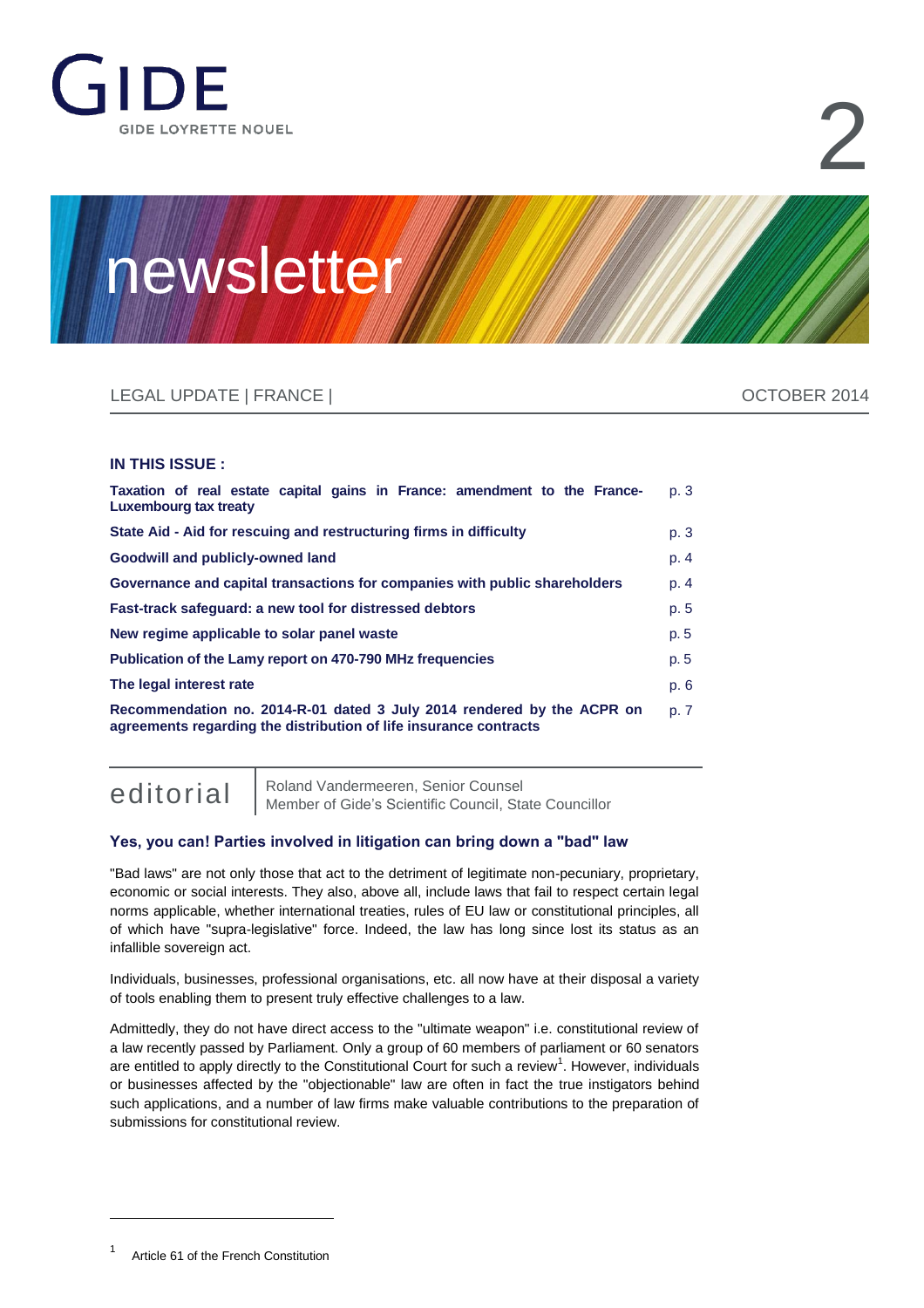Conversely, there is nothing to prevent a party involved in a "standard" case from arguing that a law applicable to the case should be held invalid. This can be achieved by means of a plea of nullity (known in French law as an "*exception*"), claiming that, regardless of the conditions under which the provision in question has been applied (whether lawful or otherwise), said provision is, in itself, contrary to international law (duly ratified or approved and published conventions), European law (EU law or the European Convention on Human Rights) or the "rights and freedoms guaranteed by the Constitution"<sup>2</sup>.

Such strategy is available to both plaintiffs (who can base their claim on the argument that the law applied by the defendant should be held invalid) and defendants (who can argue the invalidity of the law on which the plaintiff's claim is based).

When the issue is an incompatibility with treaty law or European law, the procedure is simple, but its effects are limited to the case at hand. The court hearing the case between the parties has jurisdiction to rule on the validity of the statutory provisions in question. If the court deems such provisions to be contrary to the international or European norms, it rules that the said provisions do not apply to the case pending before it.

When a constitutional incompatibility is at stake (and especially if it involves an infringement of constitutional rights or freedoms), the procedure is slightly more complicated, but its effects are more far-reaching.

The parties can submit specific pleadings to the court hearing their case for a priority preliminary ruling on constitutionality (*question prioritaire de constitutionalité* ‒ *QPC*), i.e. a challenge of a statutory provision pursuant to the principles guaranteeing fundamental rights and freedoms (the right to own property, the freedom to conduct business, the principle of equality, etc.). The French Supreme Court (*Cour de cassation*) or Supreme Administrative Court (*Conseil d'État*), as applicable, must first review the relevance of the application. If it appears to merit a "referral" to the Constitutional Court, the latter then rules once again on the provision. If the Constitutional Court holds the QPC to be well-founded, it "repeals" the statutory provision in question (i.e. rules that it will no longer apply in future) as from either the date of publication of its judgment or a later date<sup>3</sup>.

The case is then returned to the court hearing the original claim and the party that initiated the QPC necessarily wins the case.

The QPC procedure is available to trial lawyers both at first instance and on appeal, and even, in some cases, in proceedings before the *Conseil d'État*. QPC applications before the Constitutional Court are admissible in all circumstances.

Recourse to this new legal procedure should gain in popularity as its effectiveness becomes more widely demonstrated. The Constitutional Court has already handed down 64 rulings on QPCs. A significant number of them (23 rulings) repealed the statutory provisions in question, sometimes with significant effects in the fields of civil law, criminal law, commercial law, labour law, tax law, environmental law, etc.

 $\overline{a}$ 

 $\overline{2}$ Article 61-1 of the French Constitution

<sup>3</sup> Article 62 of the French Constitution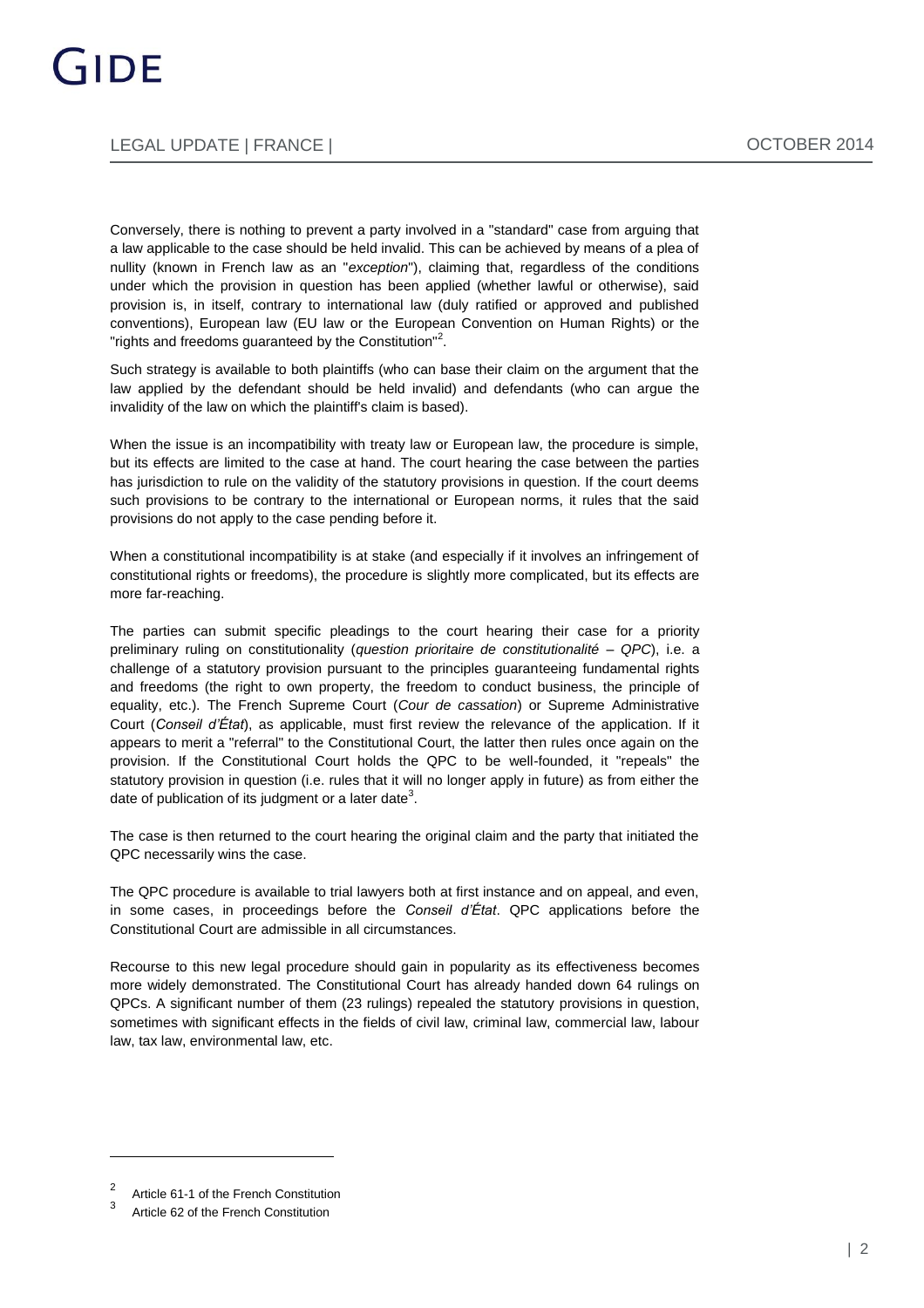#### **TAXATION OF REAL ESTATE CAPITAL GAINS IN FRANCE: AMENDMENT TO THE FRANCE-LUXEMBOURG TAX TREATY**

*B[y Bertrand Jouanneau](http://www.gide.com/en/lawyers/bertrand-jouanneau) and [Nicolas Planchot](http://www.gide.com/en/lawyers/nicolas-planchot)*

On 5 September 2014, the French and Luxembourg authorities signed a new amendment to the France-Luxembourg tax treaty of 1 April 1958, which will attribute to France the right to tax capital gains realised by Luxembourg companies upon the sale of shares in companies (whether French or foreign) whose assets consist primarily, directly or indirectly, of real estate situated in France.

Such capital gains were previously taxable only in Luxembourg, and were thus often exempted from corporate income tax locally under the participation-exemption regime.

If the Parliaments of both countries ratify the amendment before 1 December 2014, the new provisions will apply to capital gains realised as from 1 January 2015. Otherwise, they will apply to capital gains realised only as from 1 January 2016, thus leaving an additional one-year window during which disposals of shares in companies predominantly invested in real estate situated in France could still benefit from the corporate income tax exemption.

This amendment does not affect the other provisions of the treaty. Luxembourg will therefore remain an attractive jurisdiction for foreign investors wishing to invest in OPCIs<sup>4</sup> set up as SPPICAVs<sup>5</sup>. Dividends distributed by OPCIs to Luxembourg residents can benefit from the reduced withholding tax rates provided for under the France-Luxembourg treaty (either 5% or 15% depending on the stake held by the investor), despite the fact that OPCIs are not generally eligible for treaty benefits due to the fact that they are exempt from corporate income tax (and are thus in principle subject to the 30% withholding tax on dividends provided for under national law). A joint press release issued by the tax authorities of both countries nonetheless indicated that they would continue to work together to modernise the provisions of the France-Luxembourg tax treaty.

#### **STATE AID - AID FOR RESCUING AND RESTRUCTURING FIRMS IN DIFFICULTY**

*B[y Sophie Quesson](http://www.gide.com/en/lawyers/sophie-quesson)*

As part of its drive to modernise its policy on State Aid, on 9 July 2014 the European Commission adopted new Community guidelines on State aid for rescuing and restructuring firms in difficulty, other than financial establishments $^6$ .

These new guidelines lay down the criteria under which Member States can grant public financing to enterprises in financial difficulty without infringing the rules regarding State aid. Although some of the main principles under the previous Guidelines remain unchanged, a number of amendments have nonetheless been made: (i) new rules allowing temporary assistance for restructuring SMEs, (ii) better filters to make sure that State aid goes to those enterprises that really need it, and (iii) new rules to ensure that private investors assume their fair share of the enterprise's restructuring costs.

These new Guidelines entered into effect on 1 August 2014.

<sup>4</sup> Non-listed real estate investment trusts (*Organismes de Placement Collectif Immobilier*)

<sup>5</sup> Variable-capital companies predominantly invested in real estate (*Sociétés à Prépondérance Immobilière à Capital Variable*) 6

OJEU no. C 249 dated 31/07/2014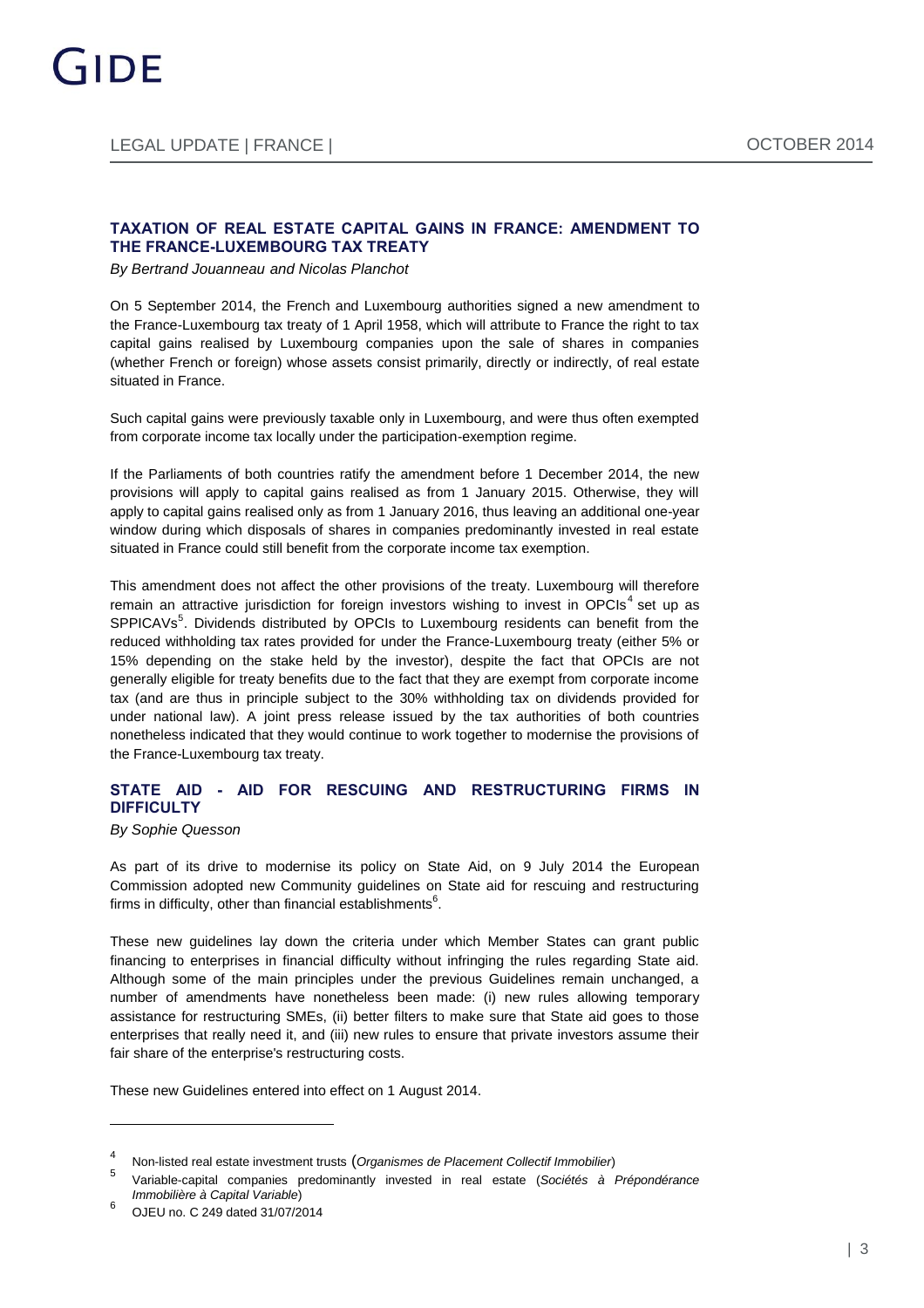#### **GOODWILL AND PUBLICLY-OWNED LAND**

*B[y Sylvain Bergès](http://www.gide.com/en/lawyers/sylvain-berges) and [Etienne Amblard](http://www.gide.com/en/lawyers/etienne-amblard)*

On 18 June 2014, a law was passed confirming the right to operate a business on public land when it can be demonstrated that the operator has a loyal client base<sup>7</sup>. This right does not extend to areas of natural public land.

The *Conseil d'Etat* had until present refused to acknowledge the existence of such business goodwill in cases where the authorisation to occupy public land was granted on a personal, non-transferable and revocable basis<sup>8</sup>. Certain exceptions had nonetheless been made, such as, for example, in the case of "wholesale markets of national importance" (*marchés d'intérêt national*).

Occupants of public land can now benefit from an indemnity in the event of loss of goodwill subsequent to the non-renewal, cancellation or termination of their authorisation to occupy the land. The method for valuation of the goodwill is still to be confirmed, to take into account the specific characteristics of the regime governing publicly-owned land.

#### **GOVERNANCE AND CAPITAL TRANSACTIONS FOR COMPANIES WITH PUBLIC SHAREHOLDERS**

*B[y Cira Caroscio,](http://www.gide.com/en/lawyers/cira-veronica-caroscio) [Alexis Pailleret](http://www.gide.com/en/lawyers/alexis-pailleret) and [Annabelle Raguenet de Saint-Albin](http://www.gide.com/en/lawyers/annabelle-raguenet-de-saint-albin)*

The French order (*ordonnance*) of 20 August 2014<sup>9</sup> (together with the decree of the same date) has simplified the rules on governance and capital transactions for companies in which the State or a public establishment holds a majority or minority stake, whether alone or jointly and directly or indirectly. Said *ordonnance* amends certain rules derived from the law on the democratisation of the public sector, dated 26 July 1983, and the legislative decree of 30 October 1935 organising State control over entities that have benefited from State financial support.

The first section of the *ordonnance* aims to give the State, as shareholder, a genuine influence, whilst simultaneously aligning the rules for governance of publicly-held companies with the standard corporate governance rules. The principle of representation of the State on the entity's governing boards in proportion to its shareholding threshold is maintained in certain cases, and the State may now propose the appointment of directors that are not civil servants. Furthermore, the specific rules on board size and term of office have been repealed.

The second section clarifies the rules applicable to capital transactions. In particular, it gives the State greater control over disposals, including when there is no resulting privatisation of the company. The following now require authorisation by decree: (i) disposals that reduce the State's shareholding to less than one-third or two-thirds of the capital and (ii) disposals of "essential assets" by a company in which the State is the majority shareholder. Lastly, the *ordonnance* defines the new remit of the French Privatisations Board (*Commission des Participations et Transferts*).

<sup>7</sup> Articles L.2124-32-1 *et seq.* of the French Public Property Code, as resulting from Article 72 of Law no. 2014-626 dated 18 June 2014.

<sup>8</sup> *Conseil d'Etat*, 19 January 2011, application no. 323924

<sup>9</sup> *Ordonnance* no. 2014-948 of 20 August 2014 on governance and capital transactions for companies with public shareholders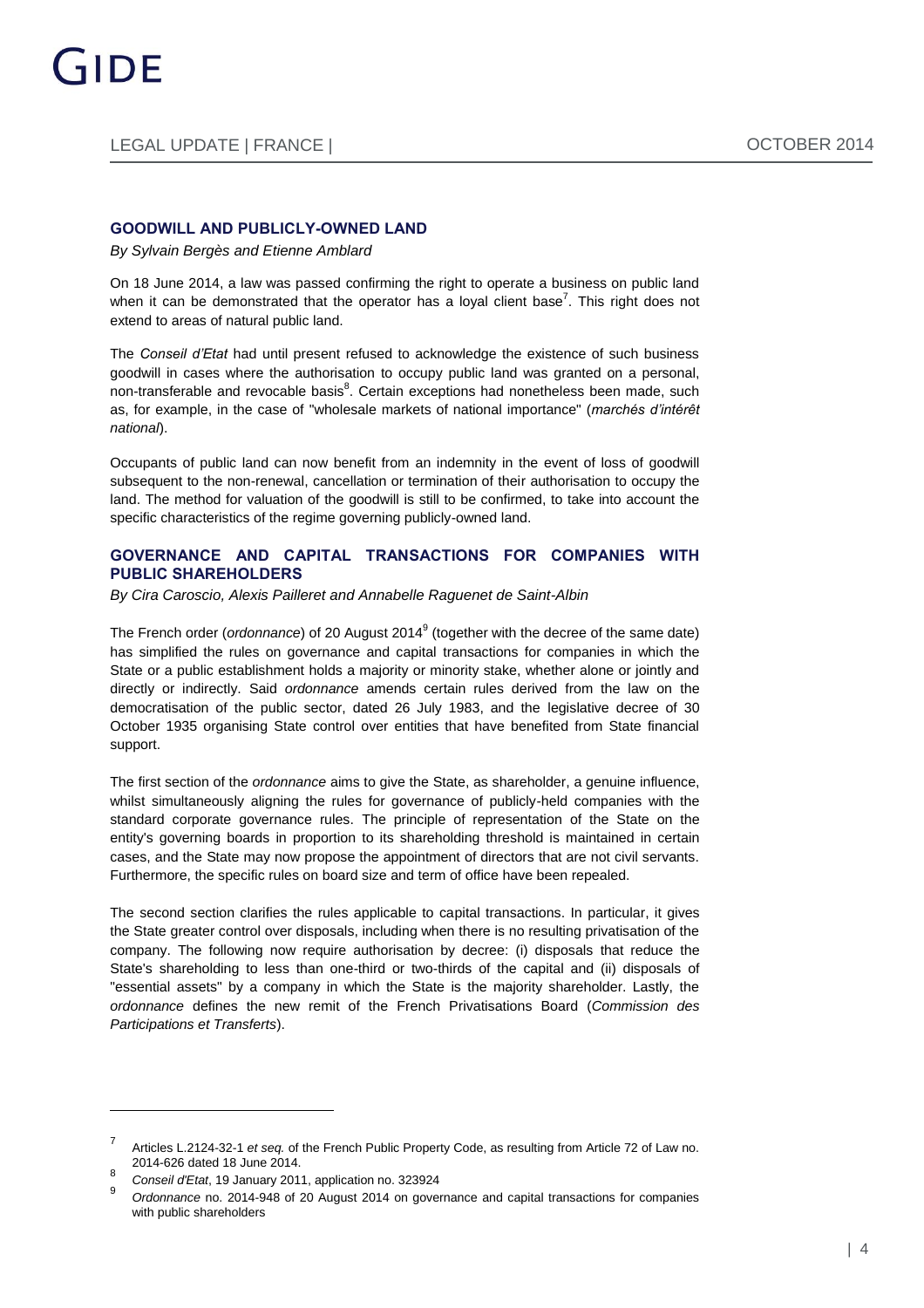#### **FAST-TRACK SAFEGUARD: A NEW TOOL FOR DISTRESSED DEBTORS**

#### *B[y Thomas Binet](http://www.gide.com/en/lawyers/thomas-binet)*

The French order (*ordonnance*) of 12 March 2014<sup>10</sup> came into force on 1 July 2014. One of its main innovations is the creation of a new procedure known as a "fast-track safeguard" (in French, a *procedure de sauvegarde accélérée*). This is not strictly speaking a new collective insolvency procedure complete with its own regime, but rather a new tool for debtors to help them impose on their minority creditors a solution that federates most of their creditors, as part of a conciliation procedure. This procedure is only accessible to a debtor (i) that is the object of an on-going conciliation procedure, (ii) that has federated most of its creditors around a project that will ensure the survival of the company, and (iii) that has not been the object of a payments suspension order for over 45 days.

Like all mutual agreement settlements, the conciliation procedure pre-supposes a unanimous agreement of the creditors concerned. It is not uncommon for such a procedure to fall through due to a single creditor's refusal, even though such creditor bears a symbolic or residual debt.

Debtors in this situation will now be able to request the opening of a fast-track safeguard procedure, in which the solution outlined during the conciliation procedure may be approved faster (the fast-track safeguard procedure lasts three months at most) through the implementation of a safeguard plan adopted by the creditor committees in a majority vote. This solution can then be imposed upon the recalcitrant minority creditors.

#### **NEW REGIME APPLICABLE TO SOLAR PANEL WASTE**

#### *B[y Marie Bouvet-Guiramand](http://www.gide.com/en/lawyers/marie-bouvet-guiramand)*

Since the entry into force of decree no. 2014-928 dated 19 August 2014 on Waste Electrical and Electronic Equipment (WEEE) and Used Electrical and Electronic Equipment, used photovoltaic modules are now classified as WEEE and must therefore be processed by their producer.

Additionally, a draft decree classifies such waste as originating from "household" EEE (as opposed to "professional" EEE). EEE producers may no longer transfer the waste processing obligation to a third party, with such transfer being binding on the public authority.

This is a new regime applicable to solar panels whose waste, up until now, was processed as ordinary waste according to the general waste regime, involving processing by the holder of the waste. That said, nothing currently stops EEE producers (be they professionals or households) from passing the cost of waste disposal onto their customers.

#### **PUBLICATION OF THE LAMY REPORT ON 470-790 MHZ FREQUENCIES**

#### *B[y Marta Lahuerta](http://www.gide.com/en/lawyers/marta-lahuerta-escolano)*

 $\overline{a}$ 

On Monday 1 September, Pascal Lamy submitted to Neelie Kroes, European Commissioner for the Digital Agenda, his first report on the future use and allocation of ultra-high frequencies (between 470 and 790 MHz), which are currently used for terrestrial broadcasting, particularly DTT. This research took place against a backdrop of quickly developing new mobile technologies, whose needs as regards this rare resource put pressure on other technologies, it being understood that several technologies cannot use a same frequency.

<sup>10</sup> *Ordonnance* no. 2014-326 dated 12 March 2014 reforming the prevention of distressed enterprises and collective proceedings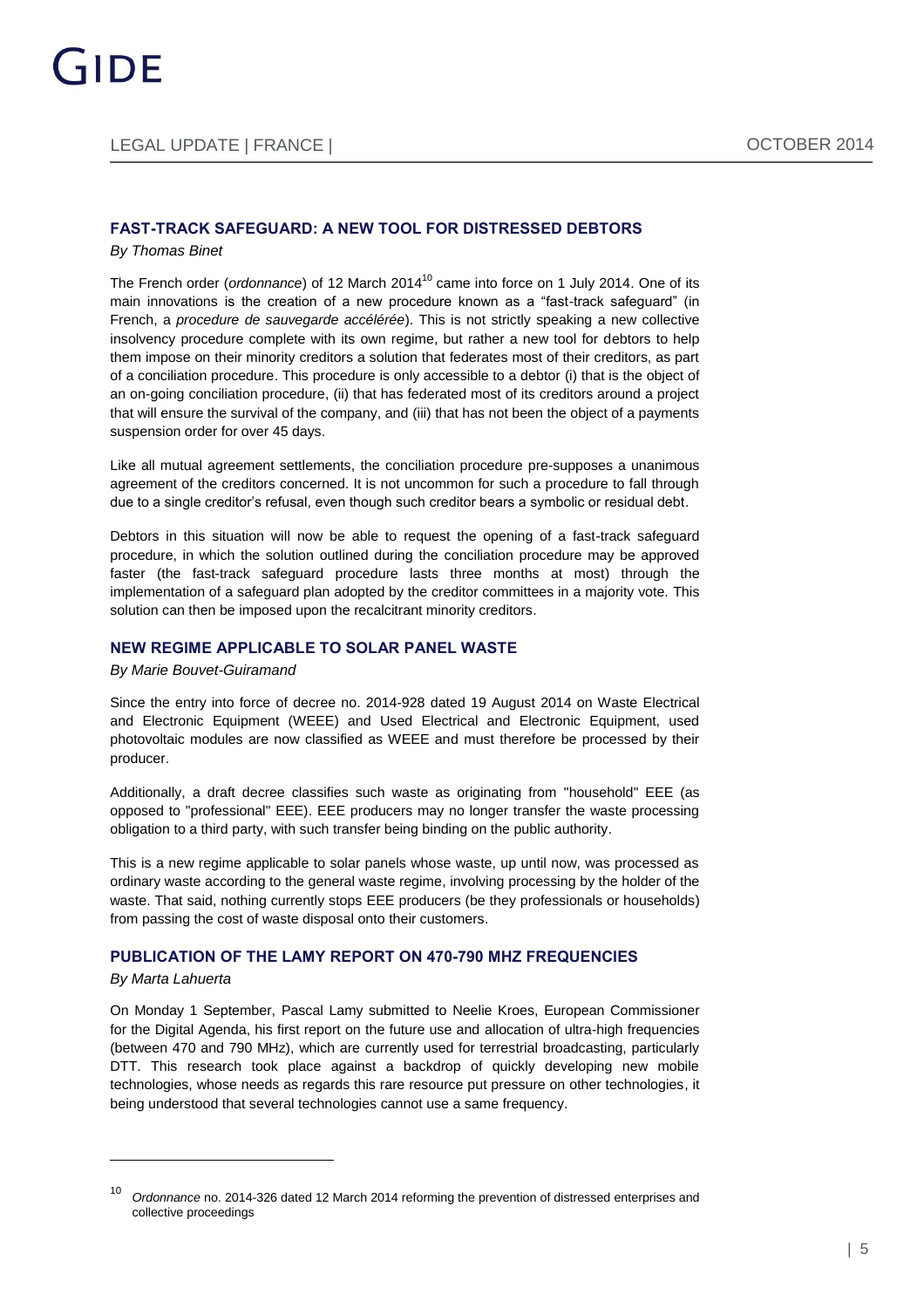### LEGAL UPDATE | FRANCE | OCTOBER 2014

The High Level Group on the future use of the UHF band, comprising nineteen leading representatives drawn from the telecommunications and audio-visual broadcasting sectors (such as Orange, the BBC, TDF and Mediaset), having not been able to come to a consensus, this document is but the personal opinion of Former European Commissioner Pascal Lamy. It is nonetheless important, as the report could be adopted as is by the Commission.

The Lamy report identifies the 700 MHz band as the frequency that could be the object of a transfer towards mobile technologies, and thus support their development.

Most importantly, the report provides a schedule based on the "20-25-30 model". Its author thus aims to free up band 700 MHz by 2020 as a first step, giving countries with high DTT penetration ample time to reallocate this frequency.

Alongside this move, terrestrial television would be guaranteed to be able to use frequencies below 700 MHz until 2030. 2025 would be the year in which the Commission makes a final decision as to the reallocation, after 2030, of the 470-670 MHz spectrum frequencies. The 20- 25-30 model thus intends to meet the challenge of quickly finding the resources necessary for the development of mobile technologies, while at the same time offering certain guarantees to the terrestrial broadcasting sector.

#### **THE LEGAL INTEREST RATE**

*B[y Laetitia Lemercier](http://www.gide.com/en/lawyers/laetitia-lemercier)*

By French order (*ordonnance*) of 20 August 2014<sup>11</sup>, article 313-2 of the French Financial and Monetary Code modified the legal interest rate.

From 1 January 2015, the legal interest rate will be set every semester in a decree issued by the minister in charge of the economy (instead of once a year, as is currently the case).

The object of this change is to make the legal interest rate more representative of a creditor's cost of refinancing. It is currently very low considering its indexation on the yield of Treasury bills (itself close to zero).

The main change, other than its method of calculation, consists in shifting from a single rate to two rates, the former applying when creditors are physical persons not acting for professional needs, and the latter applying in all other cases.

The method of calculating these rates will be set by decree, but it has already been established that they will be calculated based on the reference rate set by the ECB for main refinancing operations, and on the rates applied by credit and financing companies as regards the two categories of creditors. The weighting of the ECB's reference rate against the average two-year spread between its reference rate and the average effective refinancing rate applied to each category of creditors is under consideration. These calculation methods aim to smooth the statistical effects discernible from one period to another.

<sup>11</sup> *Ordonnance* no. 2014-947 of 20 August 2014 on the legal interest rate